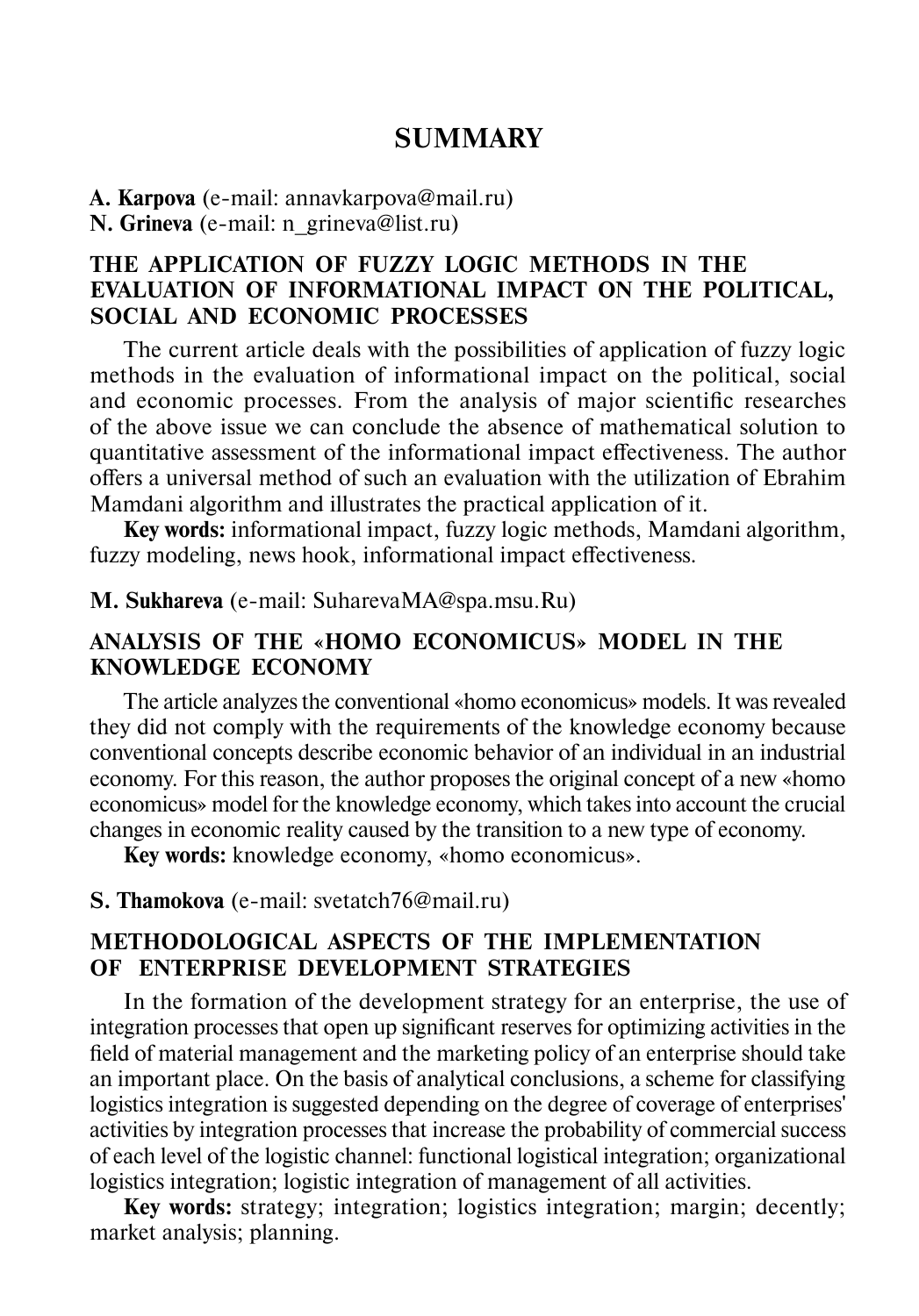- **S. Chebotarev** (e-mail: S.S. Chebotarev@cniieisu.ru)
- **V. Chebotarev** (e-mail: Vschebotarev@rambler.ru)
- **V. Ionov** (e-mail: Ionovva@mail.ru)

# **HIGH-TECH SMALL-SCALE AND MEDIUM-SCALE ENTERPRISES AS THE STRATEGIC RESOURCE OF REVIVAL FOR RUSSIAN ECONOMY**

The issues of status and problems of development of the high-tech smallscale and medium-scale enterprises and their role in the diversification of the economy and improving its competitiveness are viewed in the article. The author concentrates on the factors which constrain the development of export-oriented, fast-growing Russian companies.

**Key words:** high-tech small-scale and medium-scale enterprises, potential, modernization, economic growth, competitiveness, infrastructure of support, innovation, risks, investment, export, import substitution, fast-growing, taxes.

**E. Shestakova** (e-mail: eeshestakowa@gmail.com)

## **ENSURING SUSTAINABILITY AND CONTROL OF NON-STATE PENSION FUNDS**

The article examines the types and peculiarities of the functioning of nonstate pension funds both in the group of economically developed countries and in the countries with transitional economies, in which a system of compulsory savings accumulation for retirement plans has been implemented recently. The author analyses the basic models of state regulation of pension funds and standards for ensuring their financial stability and tax regimes.

**Key words:** pension funds, management of pension funds, investment activities, mandatory funded pension systems, financial stability.

#### **I. Buzdalov** (e-mail: tamara.buzdalova@yandex.ru)

# **THE PRESENT-DAY SOCIO-ECONOMIC CHARACTERISTICS OF RUSSIAN AGRICULTURE AND THE ONGOING SYSTEMIC AGRARIAN CRISIS**

The article deals with the basic indicators of the current socio-economic state of Russian agriculture. Particular attention is paid to the extreme discrepancy between certain improvements, of mostly quantitative nature, in the development of agriculture, and the ongoing global manifestations of the agrarian crisis. The gap should be overcome primarily through further progress in agricultural labor welfare. The most important factor is to be the elimination of the misuse of land, the latter being the major means of production in agriculture.

**Key words:** agriculture, social aspects of agricultural production, import and export of agricultural products, soil depletion, agrarian crisis, agricultural policy.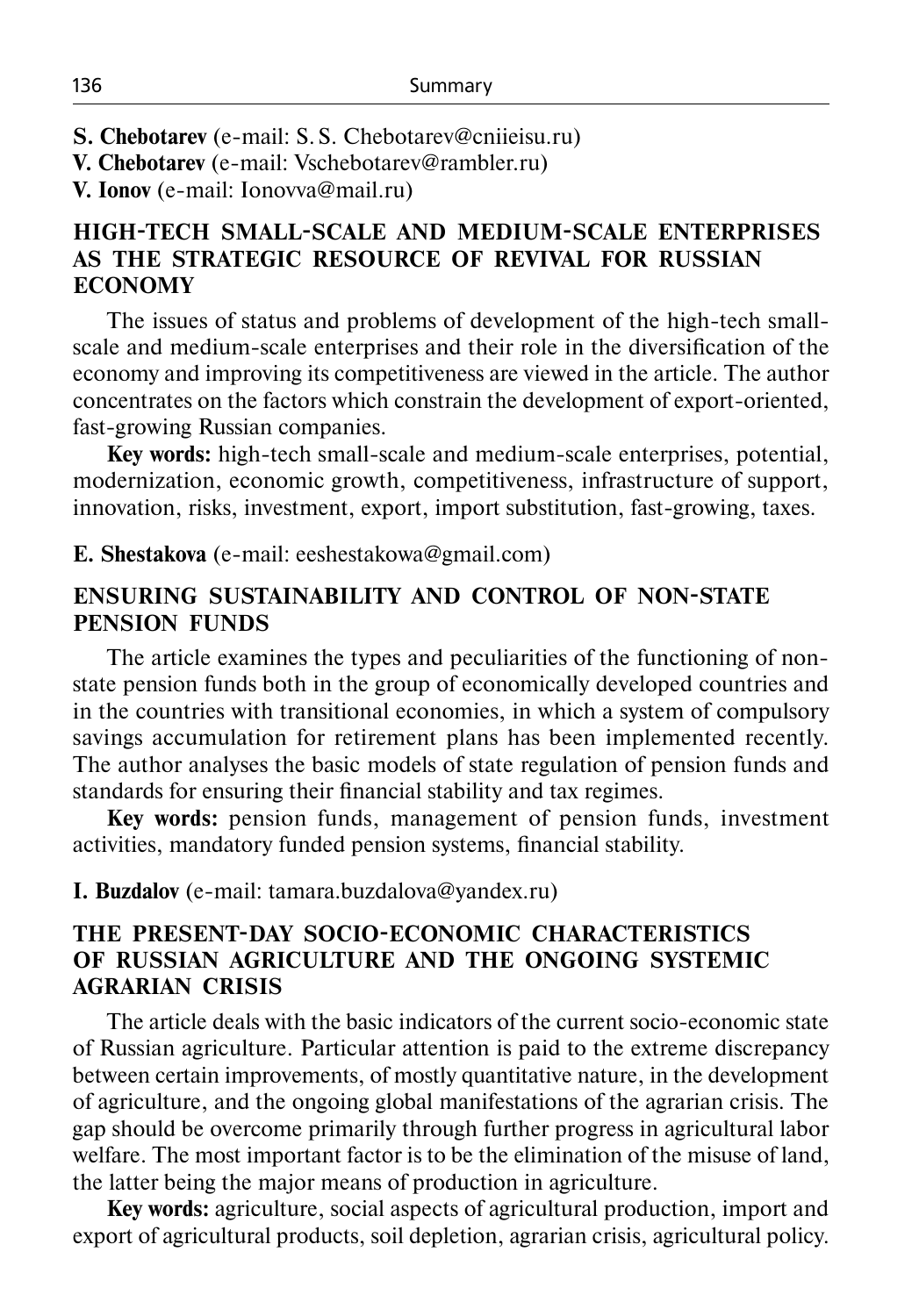**K. Pavlov** (e-mail: kvp\_ruk@mail.ru) **V. Selin** (e-mail: silin@iep.kolasc.net.ru)

## **THE MANUFACTURING INDUSTRY IN THE EXTREME NORTH REGION OF RUSSIA AFTER THE IMPLEMENTATION OF ECONOMIC SANCTIONS BY THE WESTERN POWERS**

The article considers the performance of industrial complexes in the Far North of Russia and the impact of the economic sanctions imposed by the Western nations against Russia in the course of the Ukrainian crisis. The survey goes into two major industries: mining and processing, the latter depending on water, gas and electrical power allocation. The author comes to the conclusion that the political and economic pressure on Russia has hardly influenced the production processes, since the 12 Federal subjects of the Far North region have made a better-than-average progress, as compared to other areas.

**Key words:** the Far (Extreme) North of Russia, Arctic, economy, mining and processing industry, economic regions of Russia, economic sanctions, indexes, production plants

**B. Bizengin** (е-mail: r3bizengin@mail.ru)

**M. Eneevа** (е-mail: madis@mail.ru)

**B. Kushkhova,** (e-mail: b7kushova@mail.ru)

**А. Shakhmurzova,** (e-mail: ashakhmurzova@mail.ru)

### **COULD "THE TURN TO THE EAST" BECOME A GROWTH AND DEVELOPMENT DRIVER FOR THE NATIONAL ECONOMY OF RUSSIA**

In recent years the project of the development of Far Eastern territories of Russia has been actively discussed by Russian political and scientific community. There have been suggested various configurations of the eastern territories participation in the development of Russia as a whole. The article deals with theoretical, methodological and applied aspects of the emerging trajectory of growth and development of the Asian segment of the national economy of Russia in the context of two models: the "Eastern locomotive" and the "Pacific wave". Some theoretical propositions, methodological support and empirical (statistical) verification of hypotheses are put forward, as well as some statistical trends.

**Key words:** growth, rostorazvitie (the growth and development and development from growth), European and Asian megaregion, "East locomotive", "Pacific wave".

**A. Navoyev** (е-mail: nav4646@mail.ru)

# **ON SOME PROBLEMS WITH THE FREE MARKET ECONOMIC THEORY**

In this study we have made an attempt to consider some problems of Western theory of the market economy (which hardly can be called scientific, to put it